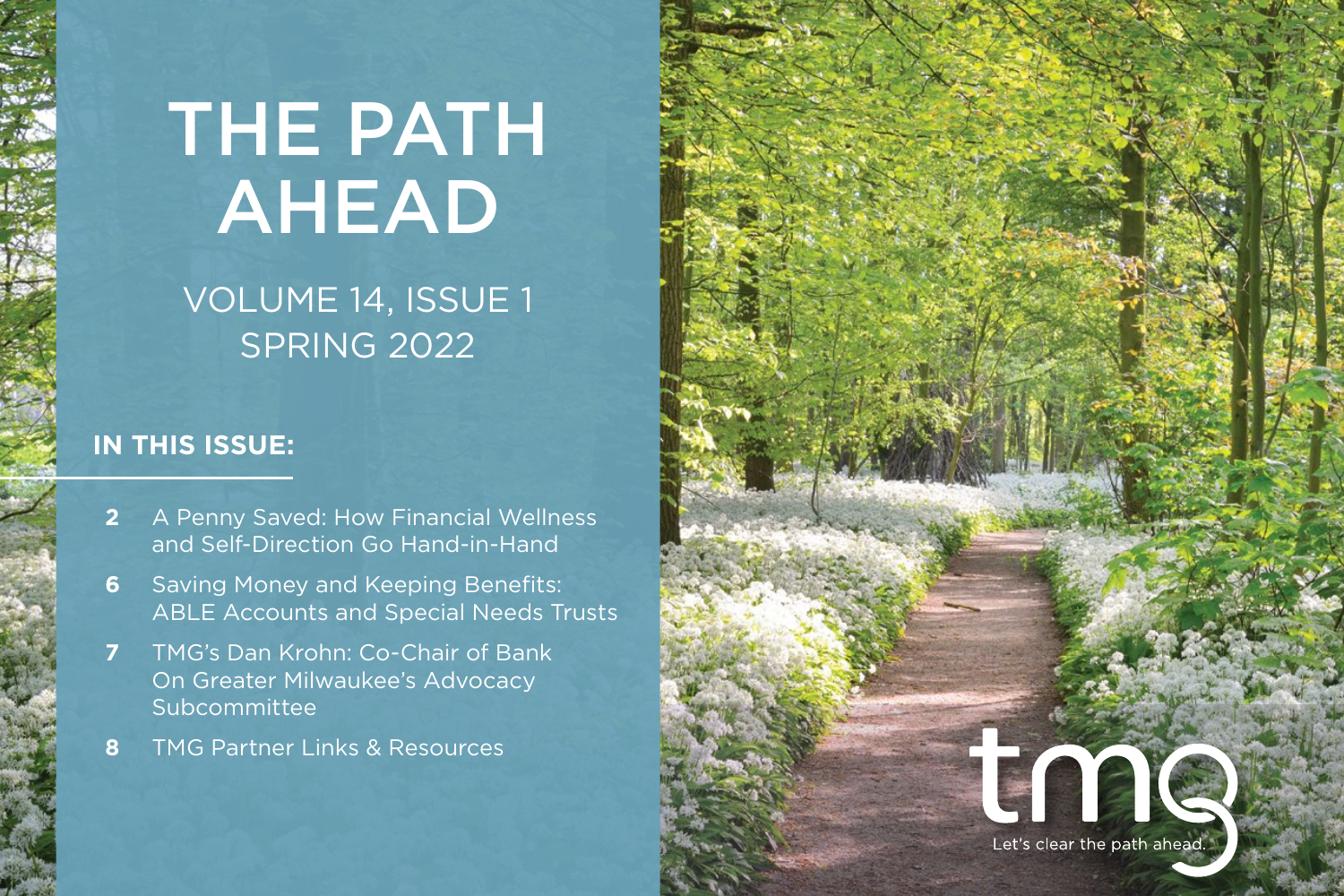# <span id="page-1-0"></span>**A PENNY SAVED: HOW FINANCIAL WELLNESS AND SELF-DIRECTION GO HAND-IN-HAND**





For many of us, one of the most important parts of living a self-determined life is being able to manage our own money. Choosing what we spend our money on is self-direction in action!

But sometimes, figuring out how to create a budget, how to save money and how to make good choices can be confusing. Thankfully,

Constance Alberts, the Program Manager of Bank On Greater Milwaukee, has tips to help people build better habits with their money. Her organization's Smart Money Resource Guide (available in English and Spanish) shows people the best ways to handle their money.

## **Who Should Have a Bank Account? You Should!**

The first step in taking charge of your finances is to make sure your money is in a safe place. Keeping

your money in a bank or credit union is the best way to keep track of your money, and it makes paying your bills easier. Having a savings account lets you set aside money to cover unexpected or bigger expenses like your rent or a new phone.

Unfortunately, not everyone takes advantage of banks, says Constance. Many people are unbanked, which means they don't have a bank account at all. Other people are underbanked, which means they have a bank account, but use other financial services like check-cashing stores (which charge a fee to cash checks), payday lenders and pawnshops instead of their bank.



Being unbanked can cost \$40K over a lifetime due to the use of costly alternative financial services for routine financial transactions.

Source: The Brookings Institution's Banking on Wealth: America's New Retail Banking Infrastructure and Its Wealth-Building Potential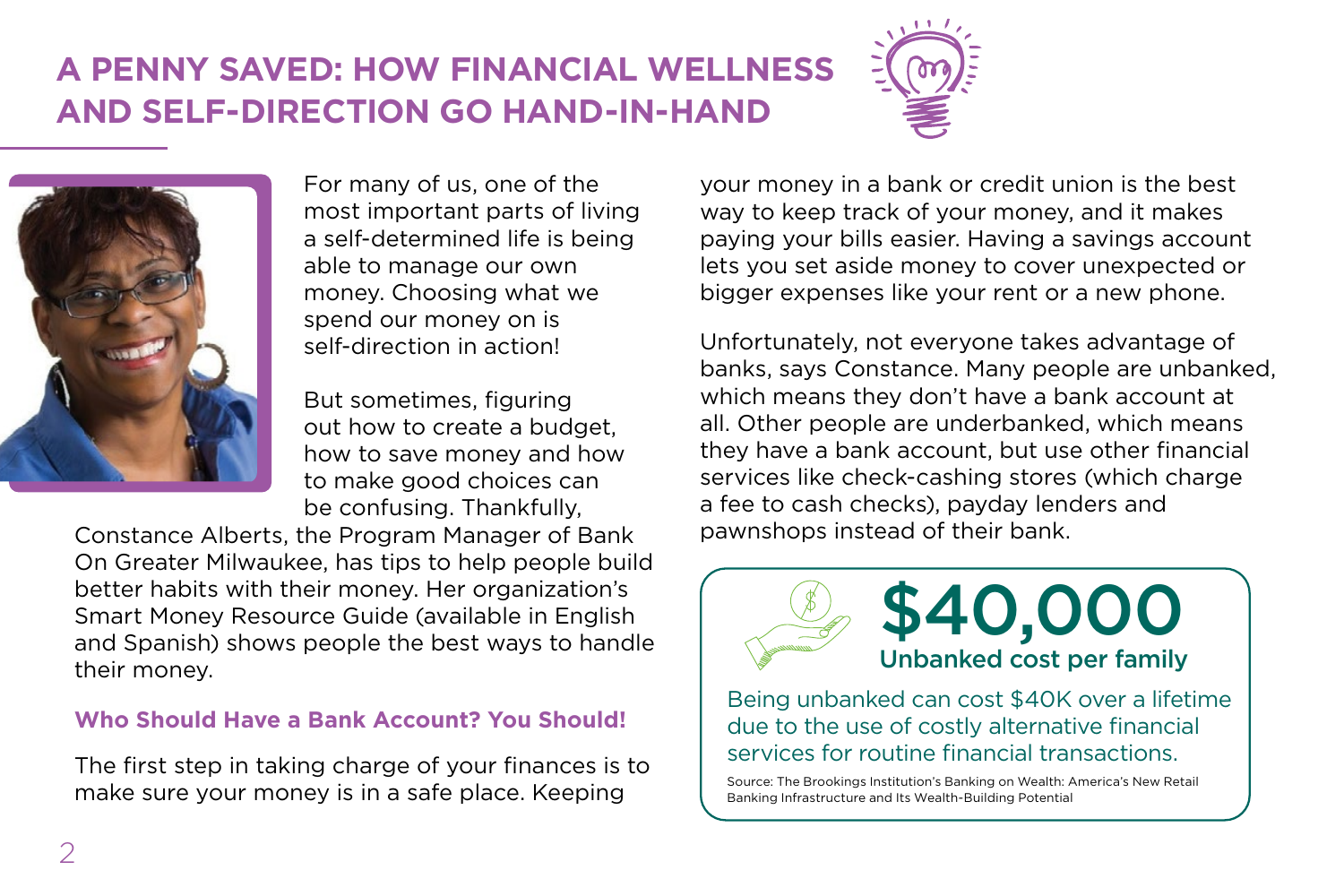Constance says there are several reasons people are unbanked or underbanked. One reason could be that there may not be enough banks in the person's community, which makes it hard to find a bank that is close by. Some people might think it's too expensive to use a bank because some banks require people to always keep a certain amount of money in their account.

They also might worry about overdraft fees (which are fees the bank charges if you take out more money than you have in the bank). However, Constance says that it ends up costing people more to use check-cashing stores, payday lenders and pawnshops than it does to use a bank.

**"A lot of people will say 'I don't have enough money to open or keep a bank account,'" says Constance. "But there are bank accounts that are either free or only \$5 to \$10 to open and maintain."**

Bank On has a list of certified accounts, which are bank accounts that meet Bank On National Account Standards. These Bank On certified accounts are available to anyone, are low-to-no cost to keep open and have no overdraft fees if you accidentally spend more money than you have in your bank account.

Many of these accounts can be set up online. Most banks only require you to show a photo ID (such as a driver's license or state ID) and something with your address on it, like a bill, to open an account. You can also do most of your banking using the bank's website or app including:

- Checking how much money you have in your account.
- Tracking what you're spending your money on.
- Paying your bills automatically.

"With Bank On, our goal is to connect people to banks and credit unions that have safe and affordable services," says Constance. "What that means is that it's safe to put your money in your account, and you don't have to worry about it."

## Want to find banks and credit unions that offer Bank On certified accounts in Wisconsin?

Visit [joinbankon.org/accounts](http://joinbankon.org/accounts) and click on the state of Wisconsin in the interactive map to get a list.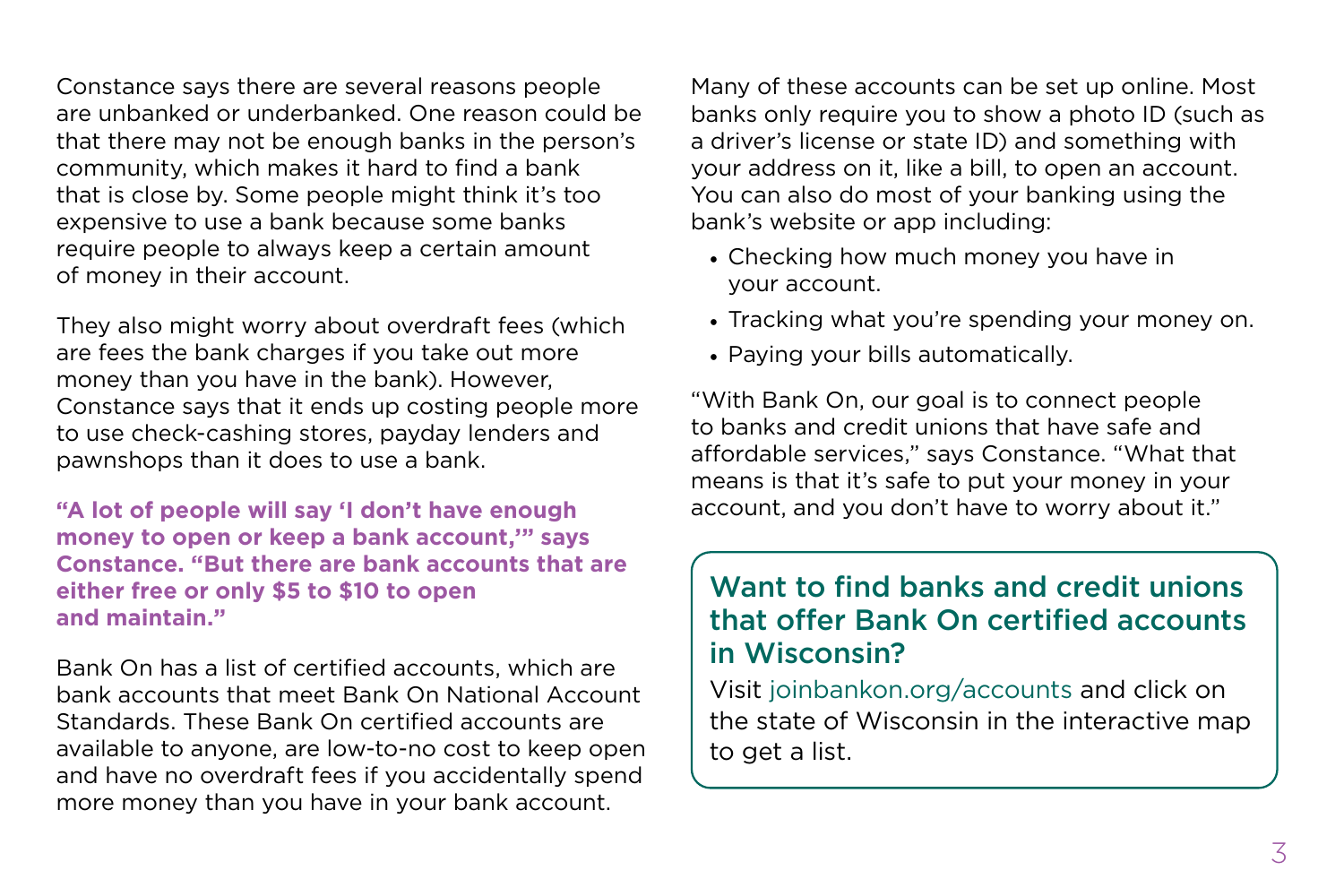#### **What Is Financial Wellness?**

Having a bank account is a fantastic first step in managing your money. But you don't want to stop there. Constance says to have a healthy relationship with money, you need to work on improving your financial wellness. This means knowing how much money you have, and learning how to budget your money and save for future goals.

"When you look at financial wellness, it's about practicing smart money habits," says Constance. "It's not just something that happens overnight – it's ongoing."

#### PERCENTAGE OF UNBANKED HOUSEHOLDS

The percentage of unbanked households (i.e., no person in the household has a bank account) is more than 3 times higher in households with a disability.



Constance recommends the following steps for better financial wellness:

- 1. Know how much money you have coming in each month. This could include what you get from benefits as well as money you earn from a job.
- 2. Keep track of how much and what you're spending your money on by writing it down or using an app on your phone.
- 3. Once you know how much money you're bringing in and how much you're spending each month, you can then figure out your monthly budget. Your budget shows you what you can spend each month. You may find that you need to spend a little less on some items to make sure you stay within your budget.
- 4. If you do have extra money in your budget, Constance says it's a good idea to put some into a savings account. Even putting \$10 every month into your savings account will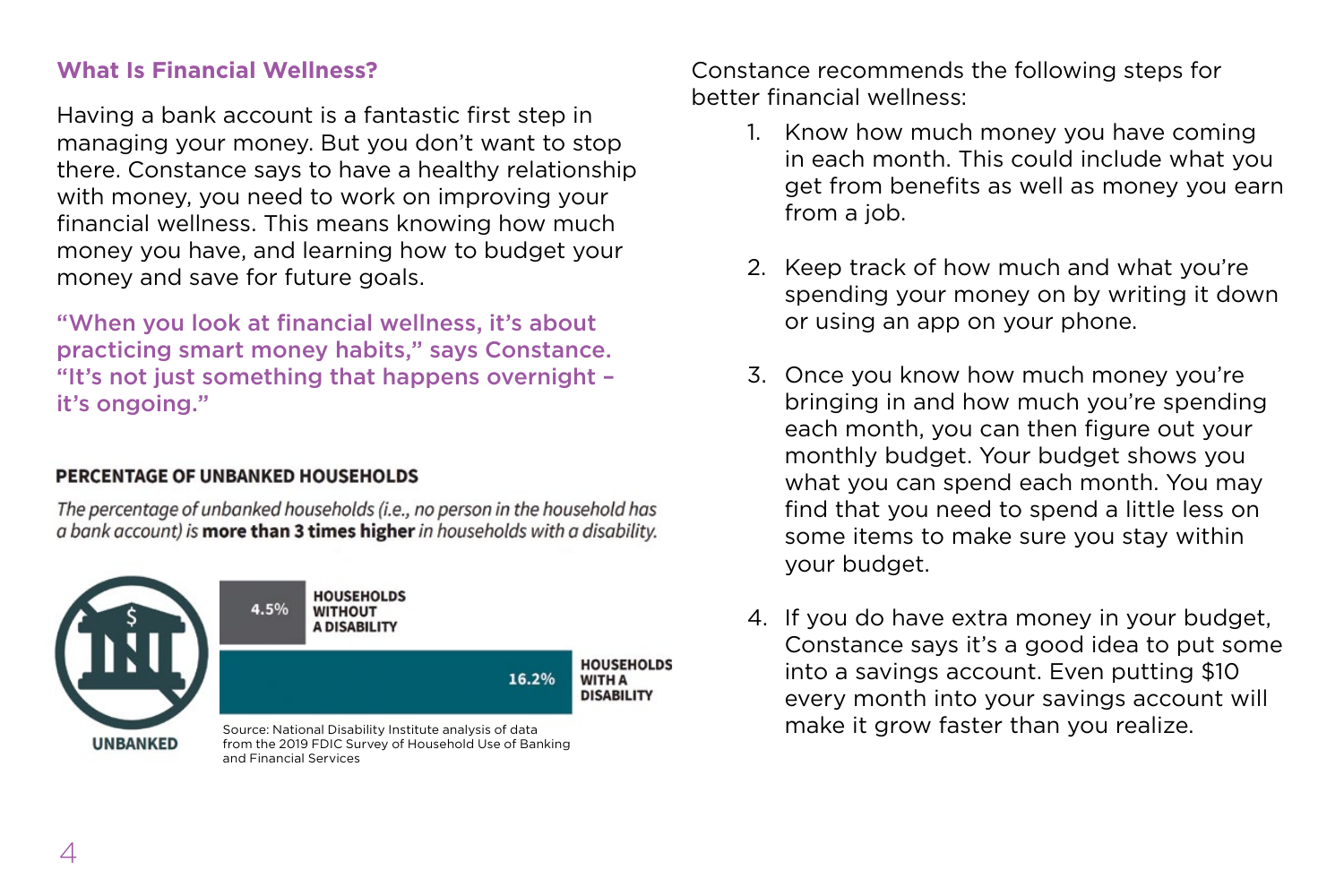Building healthy money habits takes time, but it's worth the effort. When you're comfortable handling your finances, you get to choose how you spend your money. And that's all part of self-direction and having choice and control over your life!

"You can be the one in control of the money instead of the money being in control of you," says Constance.

#### **Talking With Others About Finances**

When you're figuring out your finances, sometimes it's helpful to have someone who can help you reach your goals. Professionals at your bank can give you advice on the best ways to manage your money. But you also may want to talk about your finances with with someone you're close to.

Constance says that money can be a private thing. However, if you're just learning how to manage your money, a trusted friend or family member can help you learn how to budget and save. Together, you can figure out what you're spending your money on and learn how to make smart money choices.

"It's important to start the conversation about money now," says Constance. "Start the conversation about saving. Start the conversation about money goals."

Being in charge of your money is a great feeling, and one way to live more independently. But you don't have to figure it out alone. A trusted friend, family member and banking professional can help you plan a better financial future. Don't be afraid to ask for help if you need it. And, don't be afraid to take control of your finances — you've got this!

## **WORKING AND KEEPING BENEFITS: WORK INCENTIVE BENEFITS COUNSELING**

There are a lot of wonderful things about having a job. It can help you learn new skills, meet people, and share your talents with others. And, earning money from a job can give you more control and choice in your life.

However, many people with disabilities worry that if they work, they'll lose their Medicaid benefits. Fortunately, work incentive benefits counseling can show you how you can earn money at your job and keep the benefits you need. Your IRIS budget or the Division of Vocational Rehabilitation (DVR) can fund benefits counseling. To find out more, ask your IRIS Consultant or call your local DVR office.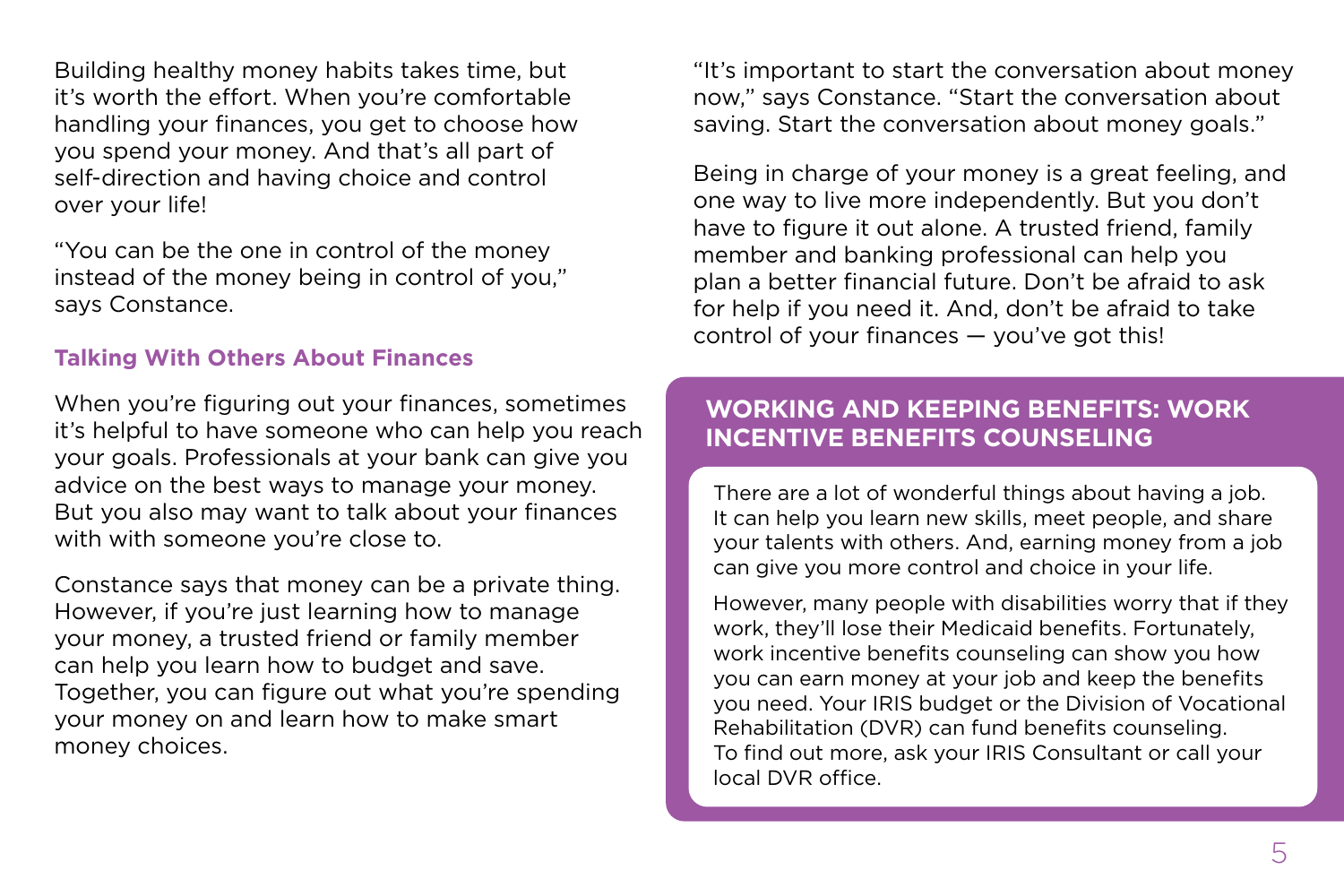<span id="page-5-0"></span>

# **SAVING MONEY AND KEEPING BENEFITS: ABLE ACCOUNTS AND SPECIAL NEEDS TRUSTS**

Another issue that people with disabilities can face is figuring out how to save money without losing their benefits. It's good to know that there are special bank accounts and trusts that can help people save and stay eligible for public benefit programs.

#### **Achieving a Better Life Experience (ABLE) Accounts**

ABLE accounts are saving accounts for individuals with disabilities. These accounts are tax-exempt and allow individuals and their families to put money aside for disability-related expenses while still being eligible for Medicaid.

In Wisconsin, any person who became disabled by the age of 26 is eligible to open an ABLE account. Eligible people can open an ABLE account at any age.

Currently, Wisconsin does not have a state-sponsored ABLE program. However, Wisconsin residents can open an ABLE account through another state's program.

The Wisconsin Department of Financial Institutions is soon going to study whether Wisconsin should start its own ABLE program or partner with another state to offer it.

#### **Special Needs Trusts**

Special needs trusts are another way people with disabilities and their family members can save money without losing their Medicaid benefits. These trusts can help fund things that make the person's life better. This can include medical care not covered by Medicaid, service animals, hobbies, travel and more.

One of the most useful things about a special needs trust is that there is no limit to the amount of money that can be put into the trust. When the person wants to use the money from the trust to buy something, they would ask the trustee. The trustee is a trusted family member, friend or professional who can say yes or no to the person's request. It's the trustee's job to make sure that the money is spent only on things that are allowed.

Setting up a special needs trust can be complicated. To make sure you follow all the rules when setting up the trust, it's best to get help from an attorney who understands special needs trusts and disability law. Wispact, a non-profit organization that manages special needs trusts, is also a reliable source for information.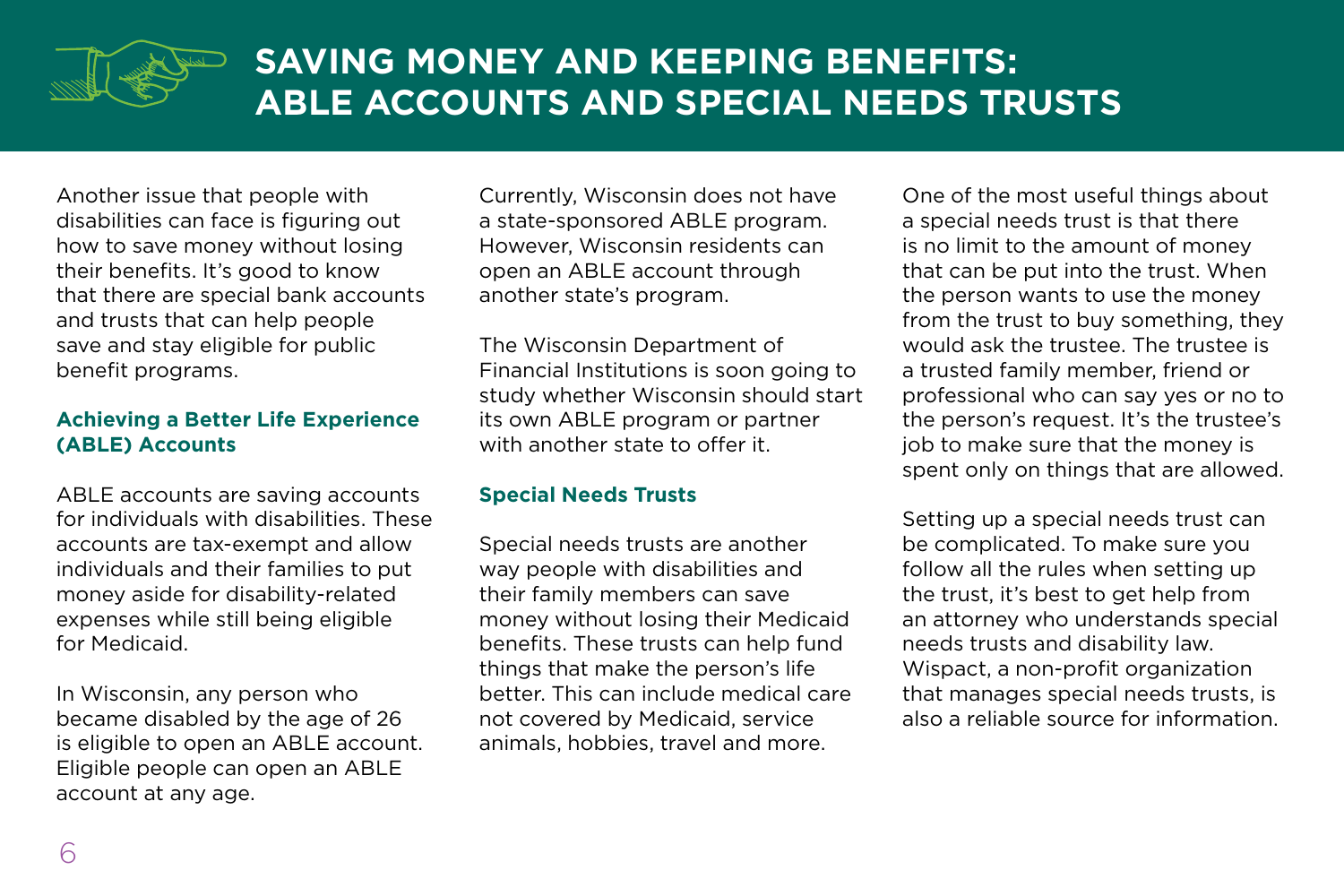# **TMG'S DAN KROHN: CO-CHAIR OF BANK ON GREATER MILWAUKEE'S ADVOCACY SUBCOMMITTEE**

TMG is always looking for ways to share our expertise with our communities. Dan Krohn, TMG's Manager of Community Partnerships, is doing just that! Dan is co-chair of Bank On Greater Milwaukee Coalition's Advocacy Subcommittee. His co-chair Brittany Thome is a Manager of Financial Empowerment at the National Disability Institute.

## **Led by Constance Alberts, Program Manager at Bank On Greater Milwaukee, the Advocacy Subcommittee focuses on:**

- Identifying why some people might have trouble finding and using safe, affordable banking products and services.
- Addressing ways to help people with disabilities access banking products and services.



• Sharing financial resources and connecting with community partners.

TMG is proud of the work that Dan and the Coalition are doing in the Greater Milwaukee area. Please reach out to Dan at **dwkrohn@tmgwisconsin.com** if you have any questions.



For links to the resources mentioned in this newsletter, visit the Financial Planning section of TMG's Partner Links & Resources page at **[tmgwisconsin.com/partner-links](http://tmgwisconsin.com/partner-links)**.